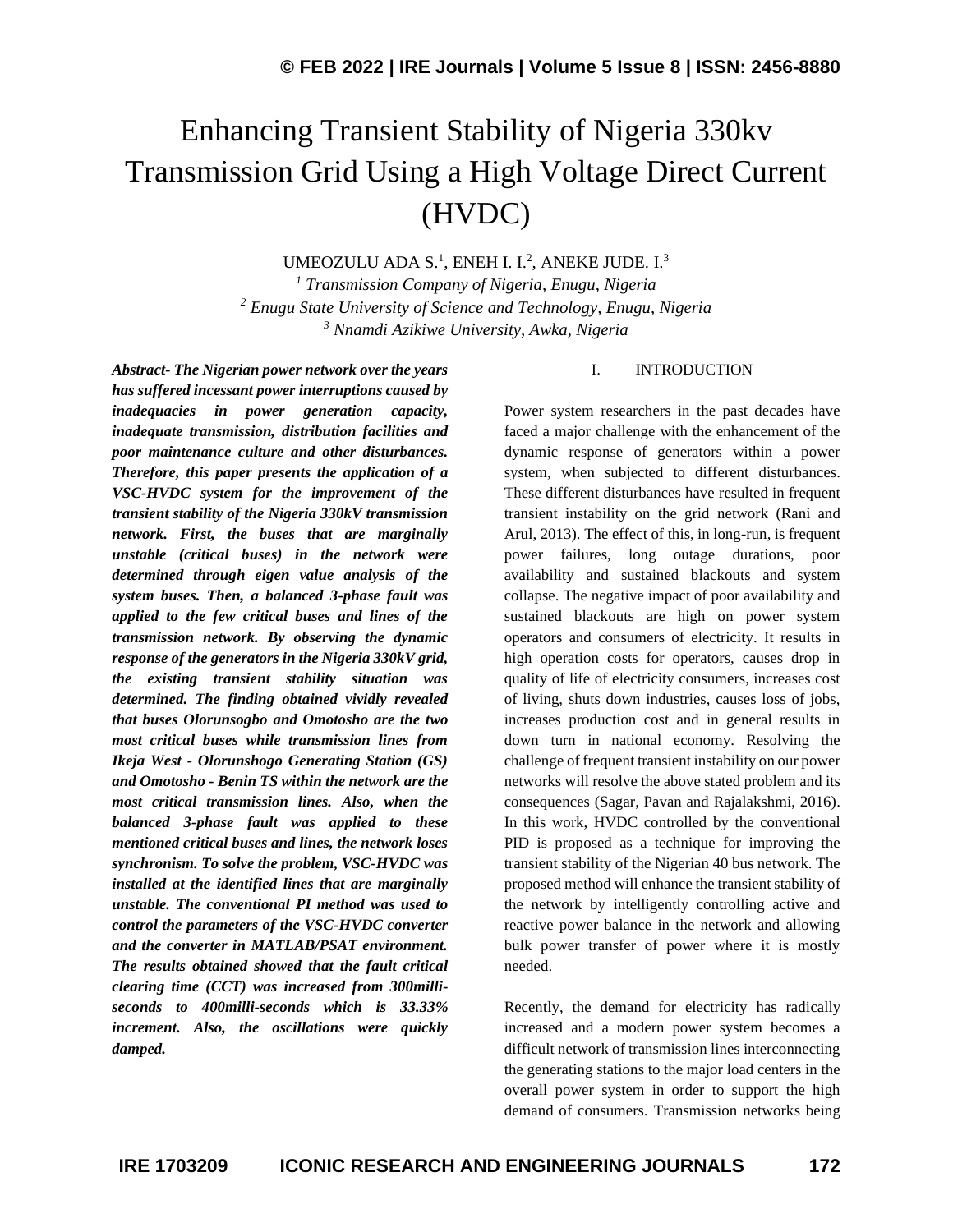overloaded are pushed closer to their stability limits. This is as a result of increasing demand for electricity due to growing population. This could have negative effect on the power system security. The security of a power system is regarded as the ability of the network to withstand disturbances without breaking down (Karthikeyan and Dhal, 2015). The complicated network causes the stability problem. Stability is determined by the observation of voltage, frequency and rotor angle. One of the indices to assess the state of security of a power system is the transient stability (Ayodele, Ogunjuyigbe and Oladele, 2016) and it involves the ability of power system to remain in equilibrium or return to acceptable equilibrium when subjected to large disturbances (Ayodele, Jimoh, Munda and Agee, 2012). Transient stability examines the impact of disturbance in power systems considering the operating conditions. The analysis of the dynamic behavior of power systems for the transient stability gives information about the ability of power system to sustain synchronism during and after the disturbances.

The implication of the power system becoming more complicated, is that the fault current becomes huge once fault occurs, hence this makes problems associated with power system transient stability becoming more severe. This fault current can considerably be limited or reduced by the use of FLC elements and invariably improve the transient stability of the power network (Masaki and Junji, 2010). However, some researchers argue that superconductor fault current limiter (SFCL) is more effective in limiting or reducing fault currents upon occurrence of fault. This could be attributed to the fact that SFCL does not get involved during steady state network operation because it gives low impedance, almost zero, during normal operation. The superconductor fault current limiter causes a quick rise in the limiter impedance to a value necessary for the fault current to be limited through its (SFCL) quenching mechanism. The power network transient stability could be improved by the risen impedance of the SFCL (Sagar, Pavan, and Rajalakshmi, 2016). The application of superconductor fault current limiter in a power network can therefore enhance the distributed energy qualities and stability of the power system (Sravani, Hari, and Basha, 2010). Stability studies are helpful for the determination of critical clearing time of circuit breakers, voltage levels and a transfer capability of the systems.

The controllability of the HVDC power is often used to improve the operating conditions of the AC network where the converter stations are located. HVDC allows more efficient bulk power transfer over distances. However, cost is important variable in the equation. Once installed, HVDC transmission systems are integral part of the electrical power system, improving stability, reliability and transmission capacity. High Voltage Direct Current (HVDC) power transmission is employed to move large amounts of electric power. There are several possibilities to enhance the transient stability in a power system. One adequate option is by using the high controllability of the HVDC if HVDC is available in the system (Hua, Tian-gang, Mu-Zi and Zhi-min, 2012). The strategy controls the power through the HVDC to help make the system more transient stable during disturbances. Loss of synchronism is prevented by quickly producing sufficient decelerating energy to counteract accelerating energy gained. The power flow in the HVDC link is modulated with the addition of an auxiliary signal to the current reference of the rectifier firing angle controller. This modulation control signal is derived from speed deviation signal of the generator utilizing a PD controller; the utilization of a PD controller is suitable because it has the property of fast response. It has been demonstrated that the power flow in the HVDC link is modulated by the addition of an auxiliary signal to the current reference of the rectifier firing angle controller to enhance the transient stability in power system. The proportional, integral and derivative (PID) controller works well and damps the first swing oscillation transient so the system remains stable (Eriksson, 2014). Therefore, the control of HVDC has the potential for future application to power systems. The PID controllers has been used in the past for controlling HVDC.

#### II. THE CONCEPT OF HVDC TECHNOLOGY

The principal interaction that happens in a HVDC network is the transformation of electrical flow from AC to DC (rectifier) at the sending end, and from DC to AC (inverter) at the receiving end. There are three different ways of accomplishing transformation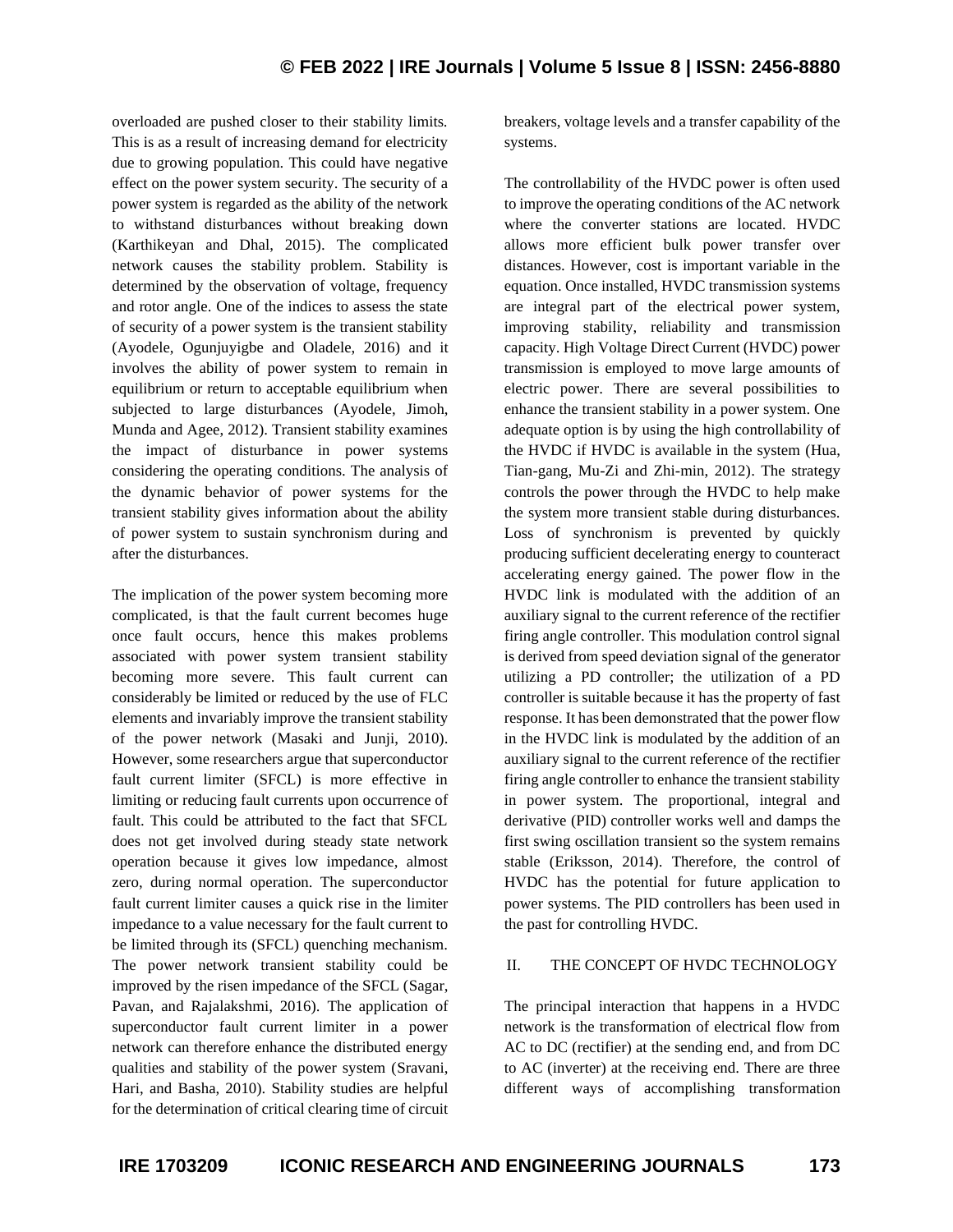(Bandaru, Dhawa, Chatterjee and Bhattacharya, 2018):

• Natural Commutated Converters.

Natural commutated converters are generally utilized in the HVDC networks in this modern time. The device that permits this transformation process is the thyristor, which is a controllable semiconductor that can convey exceptionally high current flows (up to 4000A) and can hinder extremely high voltages (up to 10kV). Through interfacing the thyristors in series, it is feasible to develop a thyristor valve, which can work at extremely high voltages (a few hundred of kV). The thyristor valve is worked at net frequency (50Hz or 60Hz) and through a control angle it is feasible to change the DC voltage level of the extension. This capacity is the way by which the transmitted power is controlled quickly and proficiently.

• Capacitor Commutated Converters (CCC).

An improvement in the thyristor-based commutation, the CCC idea is portrayed by the utilization of substitution capacitors embedded in series between the converter transformers and the thyristor valves. The compensation capacitors further develop the commutation failure execution of the converters when connected with feeble systems.

• Forced Commutated Converters.

This kind of converters presents a range of benefits, for example feed of feed of passive (without generation), that is not dependent of reactive and active power, and power quality control. The valves of these converters are developed with semiconductors with the capacity not exclusively to turn-on yet in addition to turn off. They are known as VSC (Voltage Source Converters). Two kinds of semiconductors are regularly utilized in the voltage source converters: the GTO (Gate Turn-Off Thyristor) or the IGBT (Insulated Gate Bipolar Transistor). The two of them have been in continuous use in mechanical applications since mid-eighties. The VSC commutates with high recurrence (not with the net recurrence). The activity of the converter is accomplished by Pulse Width Modulation (PWM). With PWM it is feasible to make any stage 3 angle or amplitude (up to a specific limit) by changing the PWM design, which should be possible quickly (Björk, 2019). Along these lines,

PWM offers the likelihood to control both reactive and active power freely. This makes the PWM Voltage Source Converter a near ideal device in the transmission system. From a transmission network perspective, it goes about as a motor or generator without mass that can handle reactive and active power immediately.

# III. ANALYSIS OF THE TRANSIENT STABILITY OF THE NIGERIA 330KV NETWORK AND ITS WEAKEST BUSES

To ensure that the buses to install the VSC-HVDC are marginally unstable, the buses selected are buses having eigenvalue that lie on the right side of the Splane and having lowest value of damping ratio. By clicking on the eigenvalue analysis button on the PSAT, the transient stability of the network was analyzed from the result obtained. The output from the eigenvalue analysis by the PSAT model of the Nigeria 330kV transmission grid was extracted and tabulated in Table 1.

3.1 Mathematical Derivation of Swing Equation for a Multi- Machine Power System

If we consider a multi-machine *n*-bus power network consisting of *m* number of generators such that *n* >*m*. Then at any bus *I* within the network, the complex voltages  $(V_i)$ , real power of the generator  $(P_{gi})$  and the reactive power of the generator( $Q_{qi}$ ) can simply be gotten from the pre-fault load-flow analysis from which the initial machine voltages  $(E_i)$  can also be gotten. This relationship can be communicated as (Sravani, Hari, and Basha, 2010):

$$
E_i = V_i + jX_i \left[ \frac{P_{gi} - jQ_{gi}}{V_i^*} \right] \tag{1}
$$

where;

 $X_i$  is the equivalent reactance at bus *i*. By transforming each load bus into its equivalent constant admittance form, we have

$$
Y_{Li} = \frac{P_{Li} - jQ_{Li}}{|V_i|^2}
$$
 (2)

Where  $P_{Li}$  and  $Q_{Li}$  are the equivalent real and reactive powers respectively at each load buses. The pre-fault bus admittance matrix [*bus Y*] can therefore be formed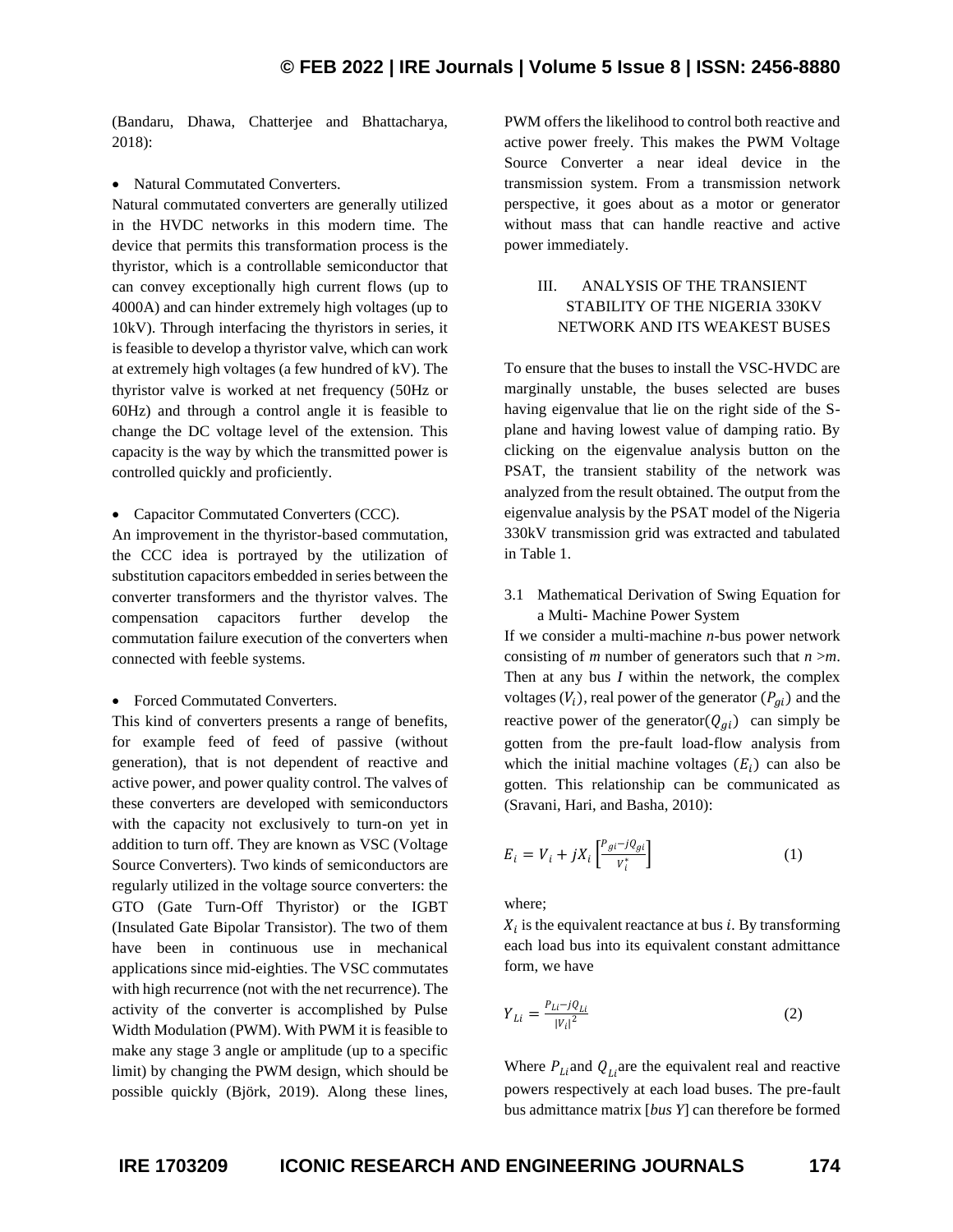with the inclusion of generators reactance and the converted load admittance. This can be partitioned as (Sravani, Hari, and Basha, 2010):

$$
Y_{bus} = \begin{bmatrix} Y_{11} & Y_{12} \\ Y_{21} & Y_{22} \end{bmatrix}
$$
 (3)

Where  $Y_{11}$ ,  $Y_{12}$ ,  $Y_{21}$ , and  $Y_{22}$  are the sub-matrices of  $Y_{bus}$ . Out of these four sub-matrices,  $Y_{11}$ , whose dimension is  $m \times m$  is the primary interest here as it contains generators buses just with the load buses disposed of. Equation (3) is formulated for the system states such as pre-fault, during fault and post-fault. The *bus Y* for the system is then derived by disposing all nodes except the internal generator nodes. The decrease is accomplished dependent on the fact that injections at all load nodes are zero. The nodal equations, in smaller form, can thusly be communicated as (Sharma, and Hooda, 2012):

$$
\begin{bmatrix} 1 \\ 0 \end{bmatrix} = \begin{bmatrix} Y_{mm} & Y_{mn} \\ Y_{nm} & Y_{nn} \end{bmatrix} \begin{bmatrix} V_m \\ V_n \end{bmatrix}
$$
 (4)

By expansion equation (3.4) can be expanded as

$$
I_m = Y_{mm}V_m + Y_{mn}V_n \tag{5}
$$

And

$$
0 = Y_{nm}V_m + Y_{nn}V_n \tag{6}
$$

By combining equations (5) and (6) and some mathematical manipulations, the desired reduced admittance matrix can be obtained as

$$
Y_{reduced} = Y_{mm} - Y_{mn} Y_{nn}^{-1} Y_{nm}
$$
 (7)

 $Y_{reduced}$  is the desired reduced matrix with dimension m x m, where m is the number of generators. The output power of each machine can then be stated as (Machowski, Kacejko, Nogal and Wancerz 2013):

$$
P_{ei} = E_i^2 Y_{ii} \cos \theta_{ii} + \sum_{\substack{j=1 \ j \neq 1}}^{m} |E_i| |E_j| |Y_{ij}| \cos (\theta_{ij} - \delta_i + \delta_j)
$$
\n(8)

Equation (3.8) can then be employed to calculate the system during fault  $P_{ei}(P_{ei(during-fault)})$  and post-

fault  $P_{ei}(P_{ei (post-fault)})$  conditions. The rotor dynamics, representing the swing equation, at any bus *i*, is written by (Sharma, and Hooda, 2012):

$$
\frac{H_i}{\pi f_0} \frac{d^2 \delta_i}{dt^2} + D_i \frac{d_i}{dt} = P_{mi} - P_{ei}
$$
\n<sup>(9)</sup>

All the parameters assume their normal meanings. If we examine a case when there is no damping, that is  $D_i = 0$ , equation (9) can be transformed as

$$
\frac{H_i}{\pi f_0} \frac{d^2 \delta_i}{dt^2} = P_{mi} - \left( E_i^2 Y_{ii} \cos \theta_{ii} + \sum_{\substack{i=1 \ j \neq 1}}^m |E_i| |Y_{ij}| \cos \left( \theta_{ij} - \delta_i + \delta_j \right) \right)
$$
(10)

The swing equation for the during-fault condition can simply be communicated as

$$
\frac{H_i}{\pi f_0} \frac{d^2 \delta_i}{dt^2} + D_i \frac{d_i}{dt} = P_{mi} - P_{ei(during-fault)} \tag{11}
$$

Similarly, the swing equation for the post fault condition can also be communicated as

$$
\frac{H_i}{\pi f_0} \frac{d^2 \delta_i}{dt^2} + D_i \frac{d_i}{dt} = P_{mi} - P_{ei(post-fault)} \tag{12}
$$

#### 3.2 Eigen value Analysis

The Eigen value analysis investigates the dynamic behavior of a power system under different characteristic frequencies (''modes''). In a power system, it is required that all modes are stable. Moreover, it is desired that all electromechanical oscillations are damped out as quickly as possible. The Eigen value  $(\gamma)$  gives information about the proximity of the system to instability. The participation factor measures the participation of a state variable in a certain mode oscillation (Eleschová, Smitková and Beláň, 2010). The damping ratio  $(\tau)$  is an indication of the ability of the system to return to stable state in the event of disturbance.

The case study network (the existing Nigeria 40 bus 330kV transmission grid) was designed in MATLAB/PSAT environment and simulation procedure and results specific to its parameters were obtained. This enabled this paper to explore the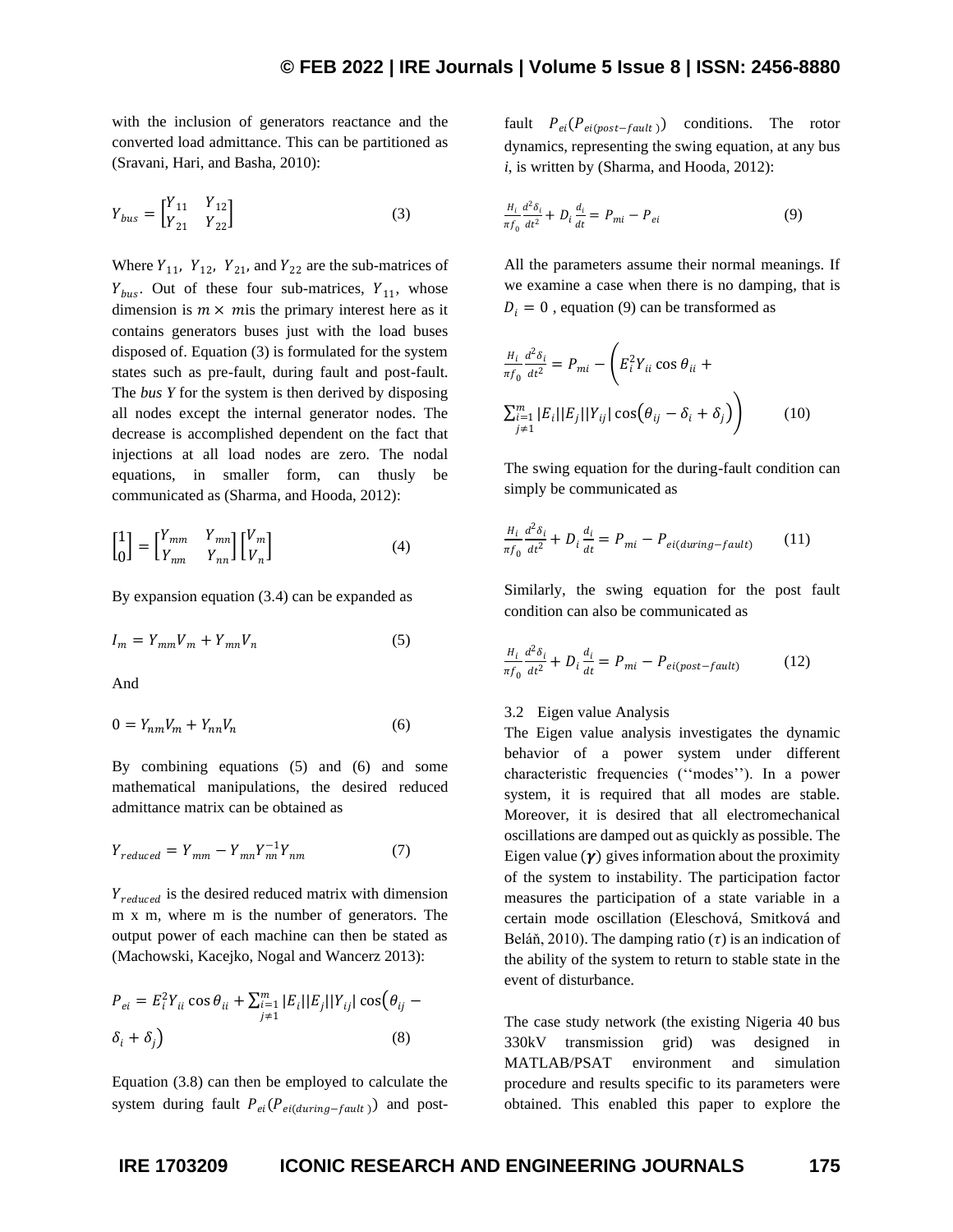# **© FEB 2022 | IRE Journals | Volume 5 Issue 8 | ISSN: 2456-8880**

peculiarity of the Nigerian power system. Table 1 shows the output from the Eigen value analysis on the PSAT model of the Nigeria 330kV transmission grid. It can be seen that the network is generally not stable.

This is due to the fact that all the Eigen values are not located on the left side of the S-plane. The Eigen values located on the left side of the S-plane are negative (stable) whereas Eigen values located on the right side of the S-plane are positive (unstable). However, not all the buses in the power system are part of the instability. Among all the buses whose Eigen values are located on the right side of the S-plane, the most unstable buses would be selected for application of three phase fault for the evaluation of the system transient stability improvement using ANN controlled VSC-HVDC. The buses located on the right side of the S-plane are unstable buses but since two buses are to be selected, the damping ratio is used as the criterion for the selection. The lower the damping ratio, the more unstable the bus would be.

From the Table 1, the buses selected are Olorunsogo – bus 32 and Omotosho – bus 33. The Eigen values of these buses are  $0.2562 \pm j4.7324$  and  $2.7297 \pm j4.7324$ 5.5635 with damping ratios of 0.0574 and 0.0384 respectively. The eigenvalues of these buses are located on the right side of the S-plane and they are the buses with the lowest damping ratio. These selected buses 32 and 33 were now subjected to a three phase faults one after the other whereas the loads at buses were held constant at the demand values.

| <b>Bus Number</b> | <b>Bus Name</b> | Eigen Value $(\gamma)$    | Damping Ratio | Participation Factor |
|-------------------|-----------------|---------------------------|---------------|----------------------|
|                   |                 |                           | $(\tau)$      | $(\% )$              |
| $\mathbf{1}$      | <b>AES</b>      | $1.7653 \pm j10.4192$     | 0.4427        | 2.2076               |
| $\overline{2}$    | Afam            | $-1.7011 \pm j3.1375$     | 0.3442        | 0.0768               |
| 3                 | Aja             | $-2.1746 \pm j6.7011$     | 0.2632        | 0.7139               |
| $\overline{4}$    | Ajaokuta        | $-1.9640 \pm j5.3208$     | 0.6412        | 2.6122               |
| 5                 | Akangba         | $2.0367 \pm i8.2287$      | 0.5941        | 0.6122               |
| 6                 | Aladja          | $-3.4083 \pm j7.5374$     | 0.7456        | 2.4165               |
| $\overline{7}$    | Alagbon         | $0.2562 \pm j5.7324$      | 0.6745        | 0.4165               |
| 8                 | Alaoji          | $-0.4528 \pm j4.2183$     | 0.6259        | 1.0817               |
| 9                 | Ayiede          | $-2.7653$<br>$±$ j11.2419 | 0.4933        | 0.3021               |
| $10\,$            | Benin           | $1.7301 \pm j3.1375$      | 0.2193        | 3.3021               |
| 11                | Brenin Kebbi    | $-2.1674 \pm j5.1101$     | 1.3511        | 0.3228               |
| 12                | Damaturu        | $1.6064 \pm j6.8320$      | 0.8232        | 3.1297               |
| 13                | Delta           | $-2.0367 \pm i8.2287$     | 0.7624        | 1.1096               |
| 14                | Egbin           | $3.4083 \pm j7.5374$      | 0.8320        | 0.3176               |

Table 1: Extracted output from Eigen value analysis in PSAT environment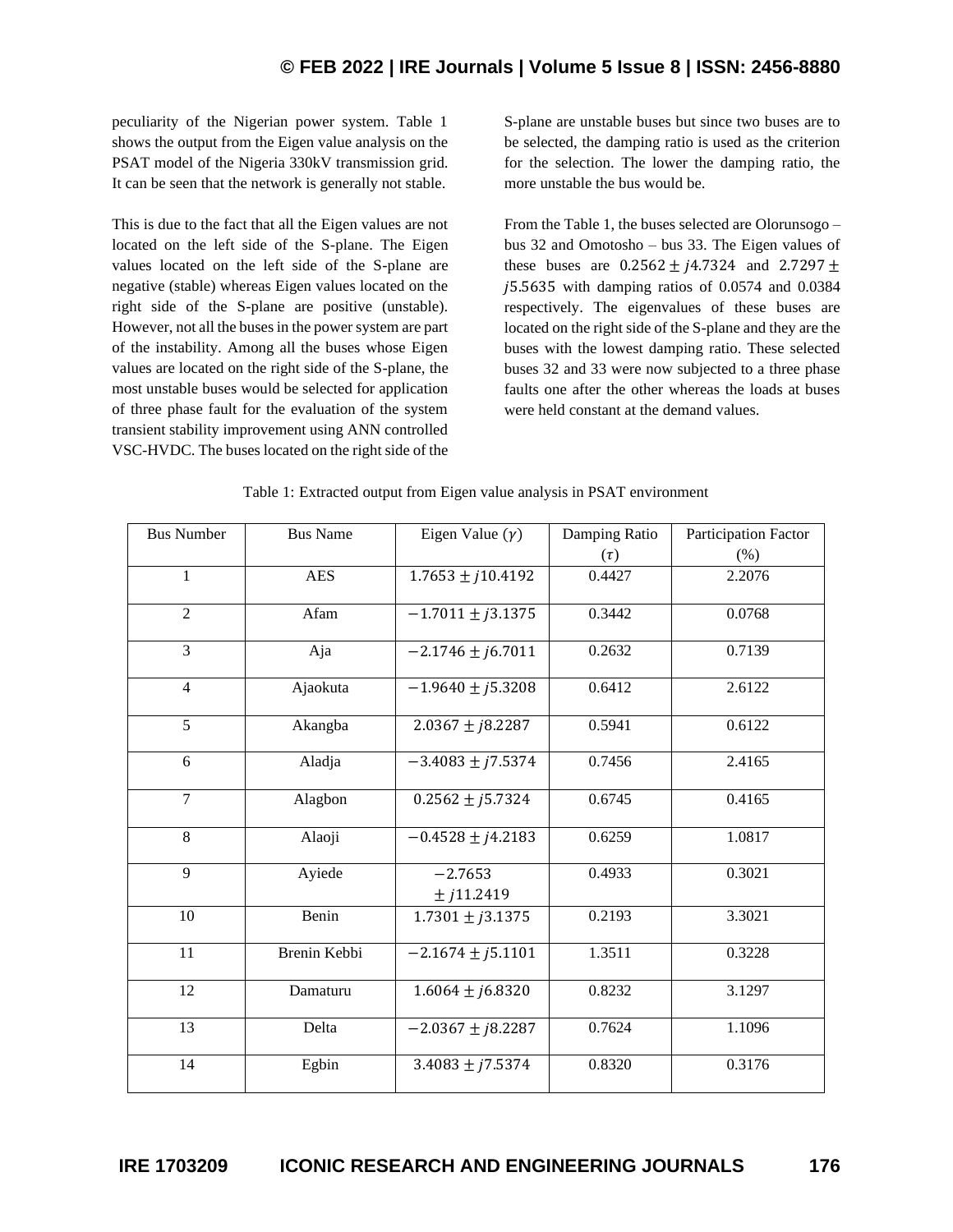# **© FEB 2022 | IRE Journals | Volume 5 Issue 8 | ISSN: 2456-8880**

| 15              | Ganmo       | $-0.2562 \pm j5.7324$     | 0.8031 | 0.2113 |
|-----------------|-------------|---------------------------|--------|--------|
| 16              | Geregui     | $-0.4528 \pm j4.2183$     | 0.2803 | 0.2113 |
| 17              | Gombe       | $-4.6097 \pm j7.5635$     | 2.3893 | 0.3260 |
| 18              | Gwagwa      | $2.3576 \pm j8.1273$      | 0.3048 | 1.0640 |
| 19              | Ikeja-West  | $-0.5284 \pm i 3.3182$    | 1.1601 | 0.2639 |
| 20              | Ikot Ekpene | $4.6097 \pm j7.3637$      | 0.5060 | 0.2680 |
| 21              | Jebba TS    | $-1.7356 \pm j4.9214$     | 0.0931 | 4.6422 |
| 22              | Jebba GS    | $-1.7653$<br>$±$ j10.4192 | 0.1311 | 0.1422 |
| 23              | Jos         | $1.4011 \pm j3.1375$      | 0.6534 | 0.3252 |
| 24              | Kaduna      | $-2.1746 \pm j6.7011$     | 0.7324 | 1.9180 |
| 25              | Kainji GS   | $-1.9640 \pm j5.3208$     | 0.6612 | 1.2912 |
| 26              | Kano        | $2.5376 \pm i10.9419$     | 0.3342 | 1.0768 |
| 27              | Katampe     | $-1.7011 \pm j3.1375$     | 0.3442 | 0.0768 |
| 28              | Lokoja      | $-2.1746 \pm j6.7011$     | 0.2632 | 0.7139 |
| 29              | Makurdi     | $-1.9640 \pm j5.3208$     | 0.6412 | 2.6122 |
| 30              | New Haven   | $2.0367 \pm j8.2287$      | 0.5941 | 0.6122 |
| 31              | Okpai       | $-3.4083 \pm j7.5374$     | 0.7456 | 5.4165 |
| 32              | Olorunsogo  | $0.2562 \pm j4.7324$      | 0.0574 | 3.4165 |
| 33              | Omotosho    | $2.7297 \pm j5.5635$      | 0.0384 | 4.2720 |
| 34              | Onitsha     | $0.4528 \pm j4.2183$      | 0.6259 | 0.1817 |
| $\overline{35}$ | Osogbo      | $-3.8372 \pm j6.3756$     | 0.1842 | 4.3366 |
| 36              | Papalanto   | $-2.7653$<br>$±$ j11.2419 | 0.4933 | 0.3021 |
| 37              | Sapele      | $1.7301 \pm j3.1375$      | 0.2193 | 3.3021 |
| 38              | Shiroro     | $0.1674 \pm j4.1170$      | 0.0751 | 6.3228 |
| 39              | Ugwuaji     | $-1.6064 \pm j6.8320$     | 0.8232 | 3.1297 |
| 40              | Yola        | $-2.0367 \pm j8.2287$     | 1.7624 | 1.1096 |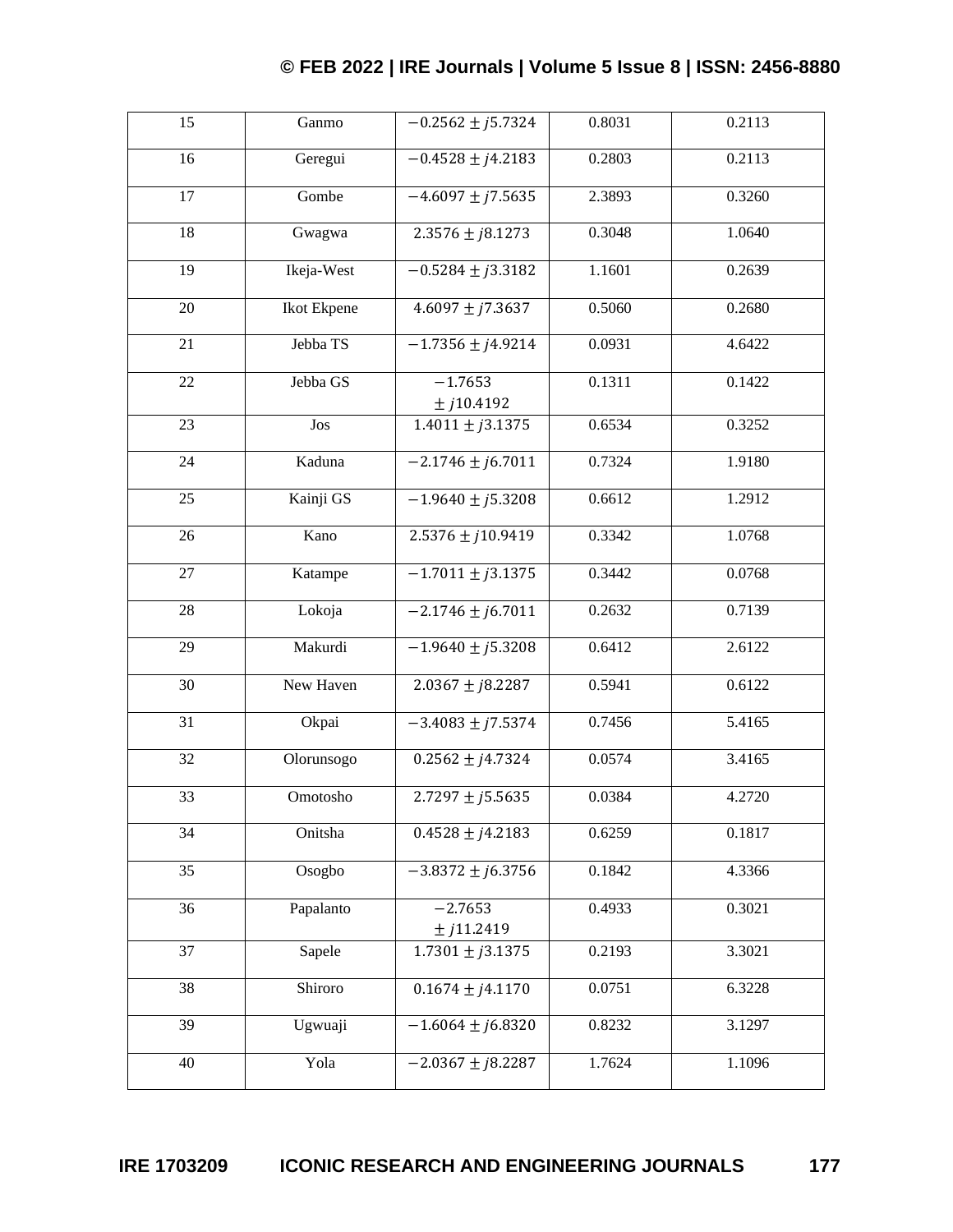#### IV. HVDC CONTROL AND PROTECTION

The rectifier is equipped with a current controller to maintain the HVDC system current constant. The HVDC system current at the rectifier end is measured with the proper transducer and pass through the appropriate filters. After filtering, the measured current is compared to the reference current to produce the error signal. The error signal from the rectifier side, then passes through the conventional PI controller to produce firing angle order. The firing circuit which is synchronized with the AC system through phase locked loop uses the firing angle order to produce the necessary equidistant pulses for the rectifier valves.

Similarly, the inverter is provided with a current controller to maintain the HVDC system current constant and a gamma controller for maintaining a constant extinction angle. The HVDC system current at the inverter end is measured with the proper transducer and pass through the appropriate filters. After filtering, the measured current is compared to the reference current to produce an error signal. The error signal from the inverter side, then passes through the conventional PI controller to produce firing angle order. For gamma controller the gamma value is measured using zero crossing information from the commutation bus voltages and the valve switching times. The gamma error is applied to another conventional PI controller, which produce the firing angle order for the inverter. The firing angle orders of the current and gamma controller are compared and the minimum is used to produce the firing pulses for the inverter valves.

The reference current for the current controllers is obtained from the master controller output through the voltage dependent current order limiter (VDCOL) which can reduce the reference value of direct current  $(I_{dref})$  in case of the large decline in direct voltage, so as to suppress the over current and maintain the system voltage. In normal state, there is a small margin  $(I_{dmarg})$  between the direct current references of the two current controllers. Since  $I_{dref}$  f of inverter will be smaller than  $I_{dref}$  of rectifier, the output of the current controller configured in the inverter side will be

regulated to its maximum, and thus the current controller will not be selected among the two controllers (current and gamma). Therefore, the gamma controller will decide the inverter's firing angle.

HVDC protection functions are implemented to protect the rectifier and the inverter. The HVDC fault protection circuit at the rectifier detects and force the delay angle into the inverter region so as to quench the fault current. The commutation failure prevention, control circuit of the inverter detects various AC faults and reduces the utmost delay angle limit in order to decrease the risk of commutation failure. The low AC voltage detection circuit at the rectifier and the inverter serves to categorize between an AC fault and a DC fault.

# V. INSTALLATION OF THE HVDC AT CRITICAL BUSES IN THE TEST CASE NETWORK

The HVDC system was installed on the two most critical buses in the Nigeria 330kV network Load flow on the entire system was performed thereafter a threephase fault was introduced on the same buses and the result was studied. The buses on which the HVDC are installed are Olorunsogbo and Omotosho buses as explained above. The swing equations are solved to obtain the network conditions for post-fault (see Section 3.1) using numerical solver ode45. The numerical solver, ode45, which is a built-in MATLAB/PSATS function, is employed in solving the *m*-number of swing equations within the system.

Figures 1 and 2 show the PSAT Model of the Nigeria 330kV transmission power system with VSC-HVDC installed along side with Olorunsogbo – Ikeja West and Omotosho – Benin Transmission Lines respectively. The position for the location of the VSC-HVDC was determined through Eigen value analysis as aforementioned.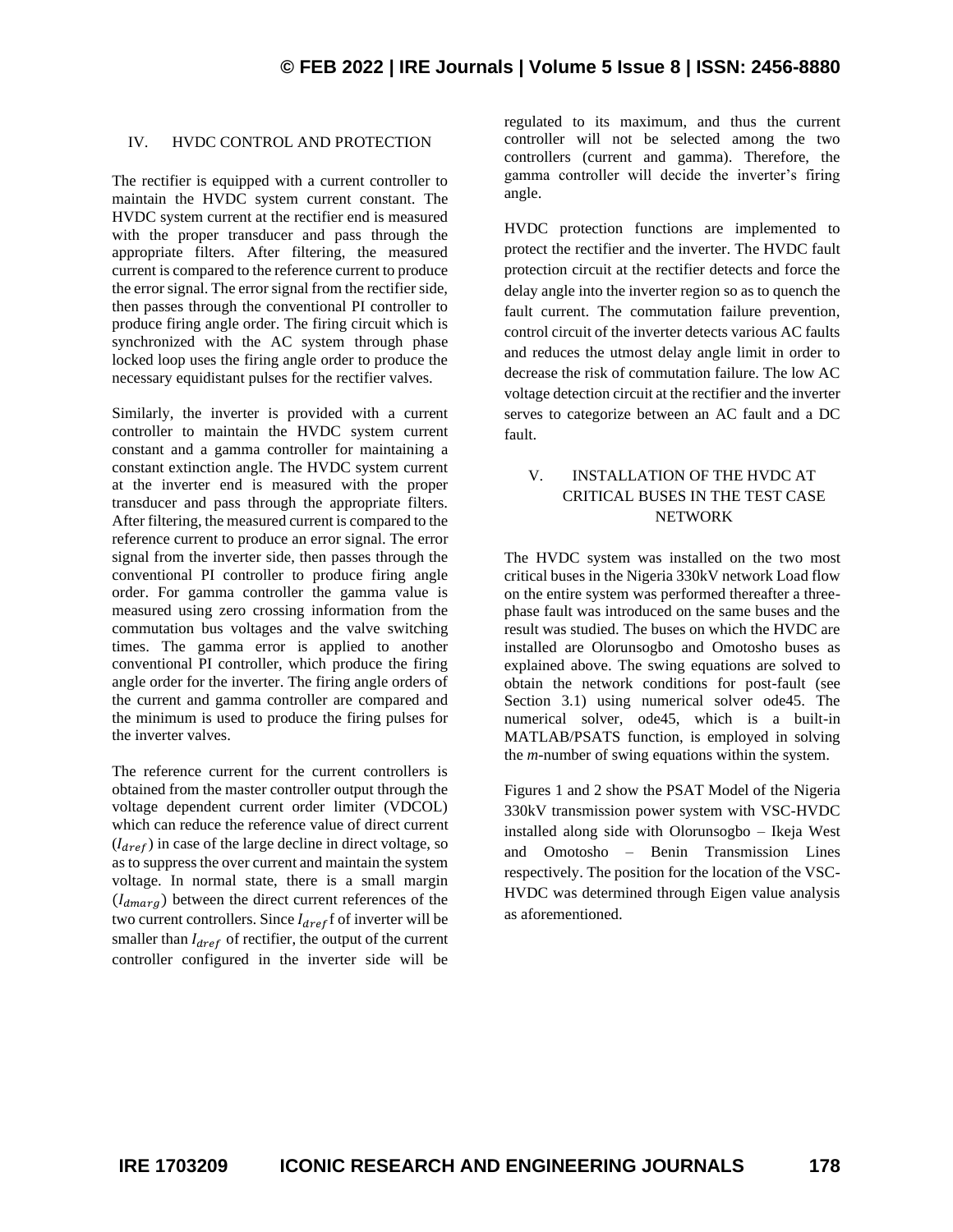

Figure 1: PSAT Model of the Nigeria 330kV transmission power system with VSC-HVDC installed along side with Olorunsogbo – Ikeja West Transmission Line



Figure 2: PSAT Model of the Nigeria 330kV transmission power system with VSC-HVDC installed along side with Omotosho – Benin Transmission Line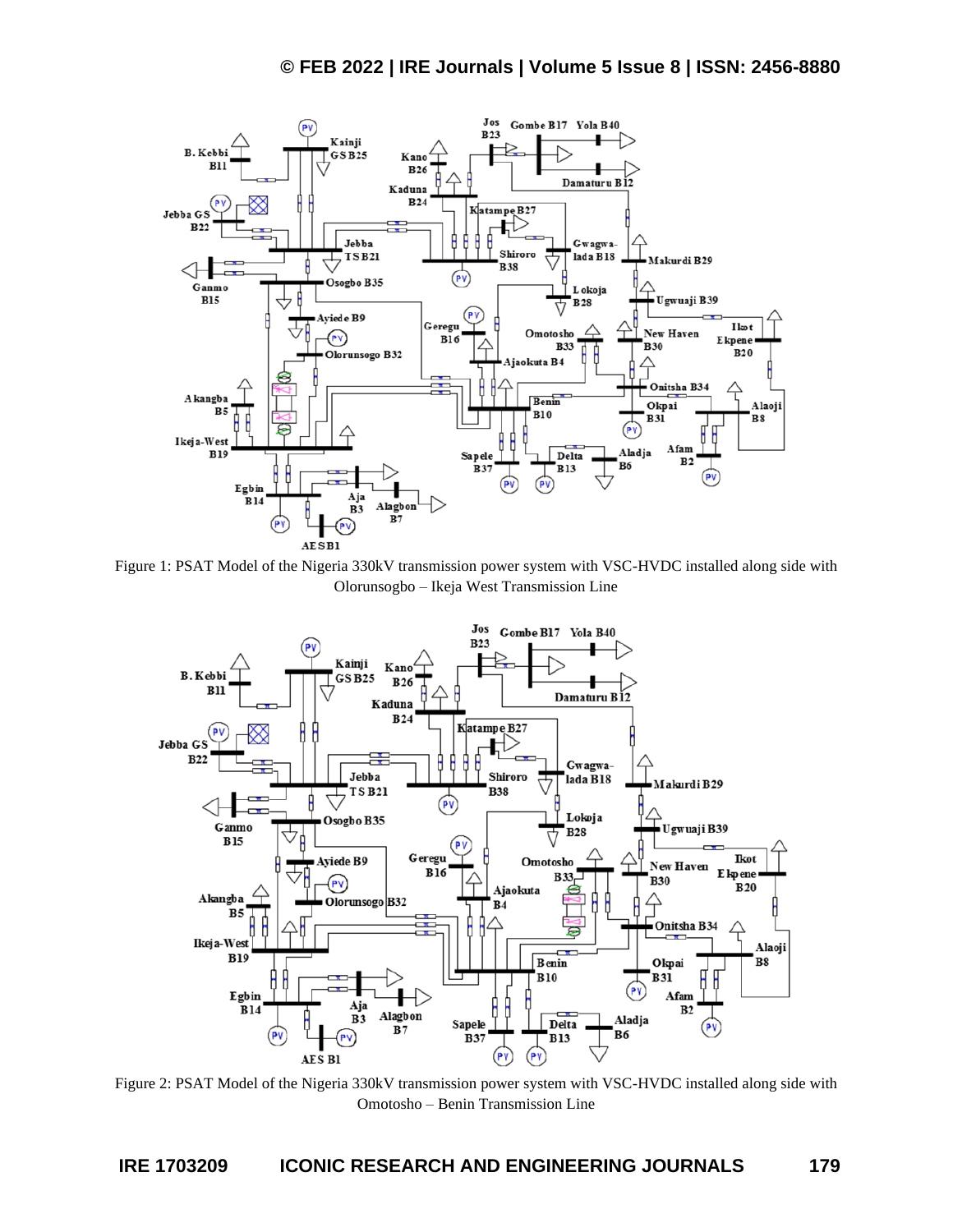# VI. RESPONSE OF THE NIGERIA 40 BUS 330KV TRANSMISSION NETWORK TO OCCURRENCE OF FAUL

In this paper, two cases as aforementioned were considered for the transient stability analysis on the Nigeria 330-kV grid network.

6.1 Case One: Three Phase Fault at Olorunsogbo Bus A three-phase fault was made on Olorunsogbo bus (Bus 32) with line Olorunsogbo – Ikeja West (32-19) removed, in this case. That is the three-phase fault was cleared by the circuit breakers (CBs) at both ends opening to remove the faulted line from the system. Figures 3 and 4 show the plot of the power angle curves and the frequency responses of the eleven generators in the system during a transient three-phase

fault on Olorunsogbo to Ikeja West transmission line. It can be observed that generators at Olorunsogbo, Egbin, Delta and Sapele buses were most critically disturbed and failed to recover after the fault was cleared at 0.3seconds. These four generators in the system lost synchronism and became unstable as shown in Figures 3 and 4. Remember, the critical clearing time (CCT) is stated as that maximum time that a fault can stay before it is removed, without causing loss of synchronism and it is commonly employed as a transient stability margin indicator.



Figure 3: Power Angle response of the generators for fault clearing time of 0.3sec (without any VSC-HVDC)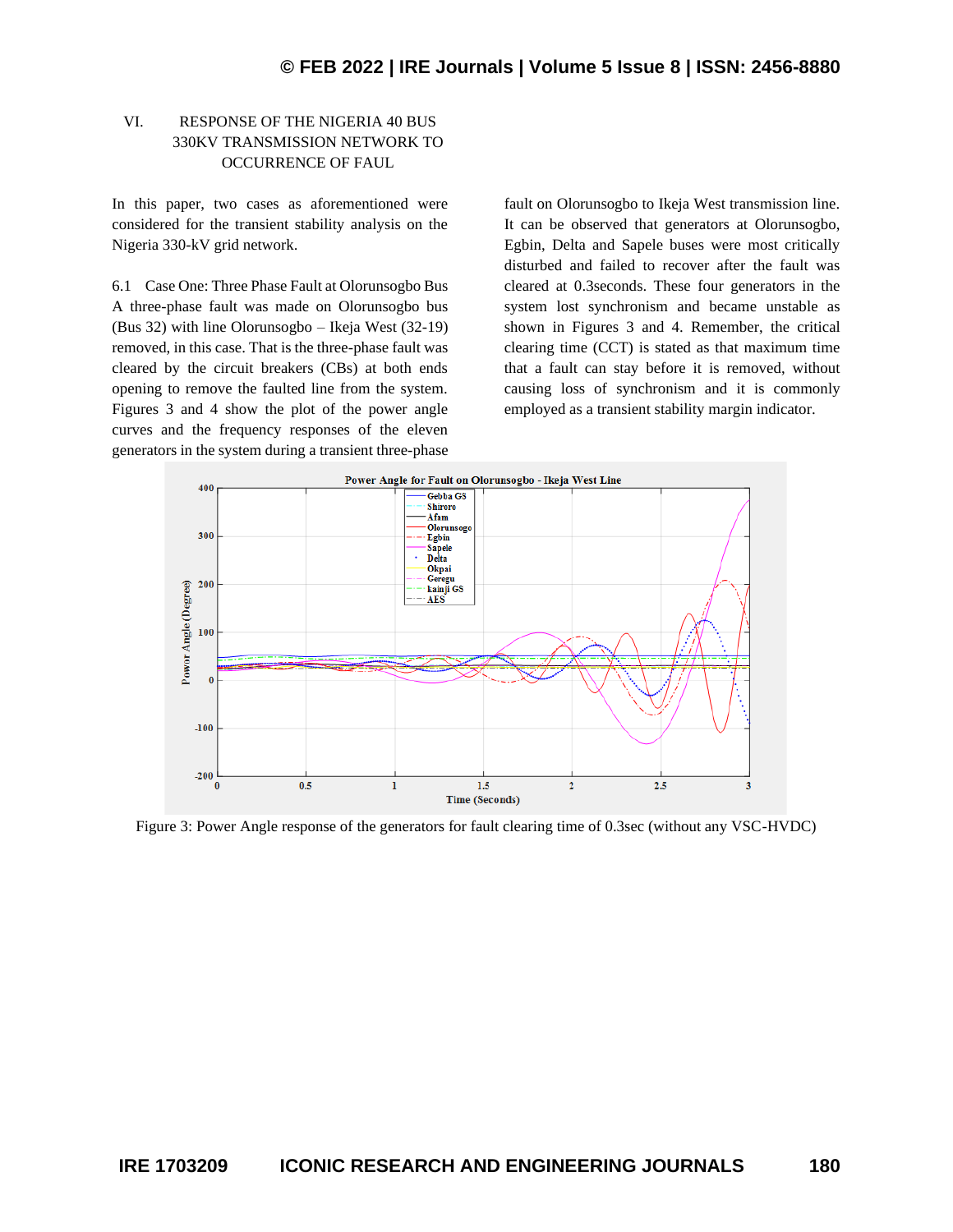

Figure 4: Frequency response of the system generators for fault clearing time of 0.3sec (without any VSC-HVDC)

6.2 Case Two: Three Phase Fault at Omotosho Bus In this case, a three-phase fault was made on Omotosho bus (Bus 33) with line Omotosho – Benin (33-10) removed. Figures 5 and 6 show the plot of the power angle curves and the frequency responses of the eleven generators in the system during a transient three-phase fault on Omotosho to Benin transmission

line. It can be observed that generators at Olorunsogbo, AES, Geregu, Okpai, Afam, Delta and Sapele buses were most critically disturbed and failed to recover after the fault was cleared at 300 milliseconds. These seven generators in the system lost synchronism and became unstable as shown in Figures 5 and 6.



Figure 5: Power Angle response of the generators for fault clearing time of 0.3sec (without any VSC-HVDC)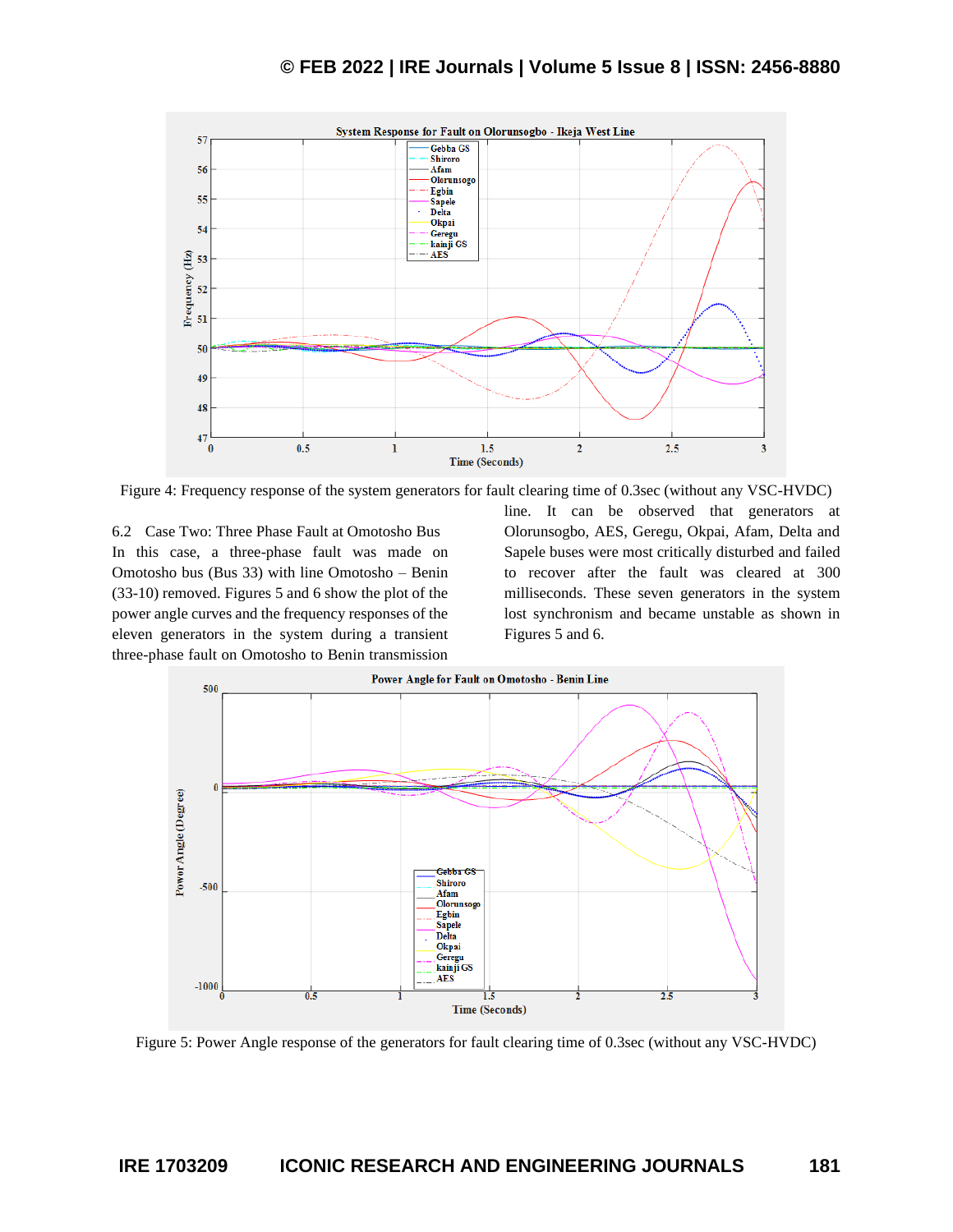

Figure 6: Frequency response of the system generators for fault clearing time of 0.3sec (without any VSC-HVDC)

# VII. RESPONSE OF THE NIGERIA 330KV TRANSMISSION GRID TO OCCURRENCE OF FAULT WITH HVDC INSTALLED AT THE UNSTABLE BUSES

The VSC-HVDC was controlled by the convectional PI method. As aforementioned, the simulations are implemented on the MATLAB/PSAT environment. The idea is to see the effect of the HVDC, acting as a typical FACTS device, on the transient stability of the system during occurrence of a three-phase transient fault and also on the bus voltage violations.

#### 7.1 Case One: Three Phase Fault at Olorunsogbo Bus

In this case, a VSC-HDVC was now installed in complementary or addition to Olorunsogbo – Ikeja West transmission line. As before, a three-phase fault was created on Olorunsogbo bus (Bus 32) with line Olorunsogbo – Ikeja West (32-19) removed. That is

the three-phase fault was cleared by the circuit breakers (CBs) at both ends opening to remove the faulted line from the system.

Figures 7 and 8 show the plot of the power angle curves and the frequency responses of the eleven generators in the system during a transient three-phase fault on Olorunsogbo to Ikeja West transmission line. It can be observed that those four generators at Olorunsogbo, Egbin, Delta and Sapele buses which were most critically disturbed and failed to recover after the was cleared at 0.3seconds during a fault occurrence without VSC-HVDC, are now being held stable. This is attributed to the fact that the VSC-HVDC was able to inject enough power in the two buses (Bus 32 - 19). Hence, with the HVDC in the system the transient stability of the system has been improved as can be seen from Figures 7 and 8 respectively.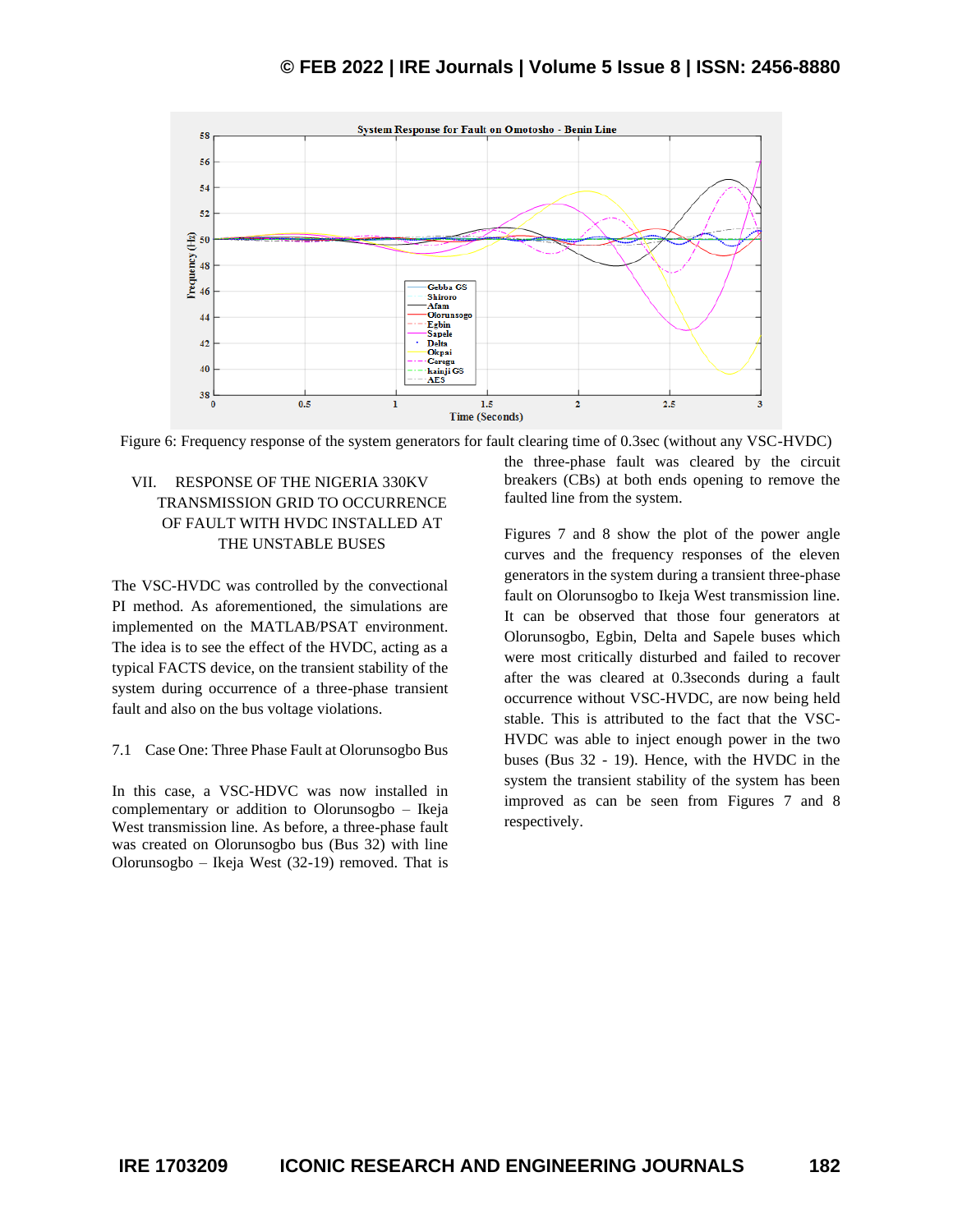

Figure 7: Power Angle response of the generators for fault clearing time of 0.3sec (with only VSC-HVDC)



Figure 8: Frequency response of the system generators for fault clearing time of 0.3sec (with only VSC-HVDC).

7.2 Case Two: Three Phase Fault at Omotosho Bus In this case, a VSC-HDVC was now installed in complementary or addition to Omotosho – Benin transmission line. As before, a three-phase fault was made on Omotosho bus (Bus 33) with line Omotosho – Benin (33 - 10) removed, by the circuit breakers (CBs) at both ends opening to remove the faulted line from the system. Figures 9 and 10 show the active responses of the generators for critical clearing time of 300ms.

Figures 9 and 10 show the plot of the power angle curves and the frequency responses of the eleven generators in the system during a transient three-phase fault on Omotosho to Benin transmission line. It can be observed that those generators at AES, Olorunsogbo, Geregu, Okpai, Afam, Delta and Sapele buses which were most critically disturbed and failed to recover after the was cleared at 0.3seconds during a fault occurrence without VSC-HVDC, are now being held stable. Which again, is attributed to the fact that the VSC-HVDC was able to inject enough power in the two buses (Bus 33 - 10). Hence, with the HVDC in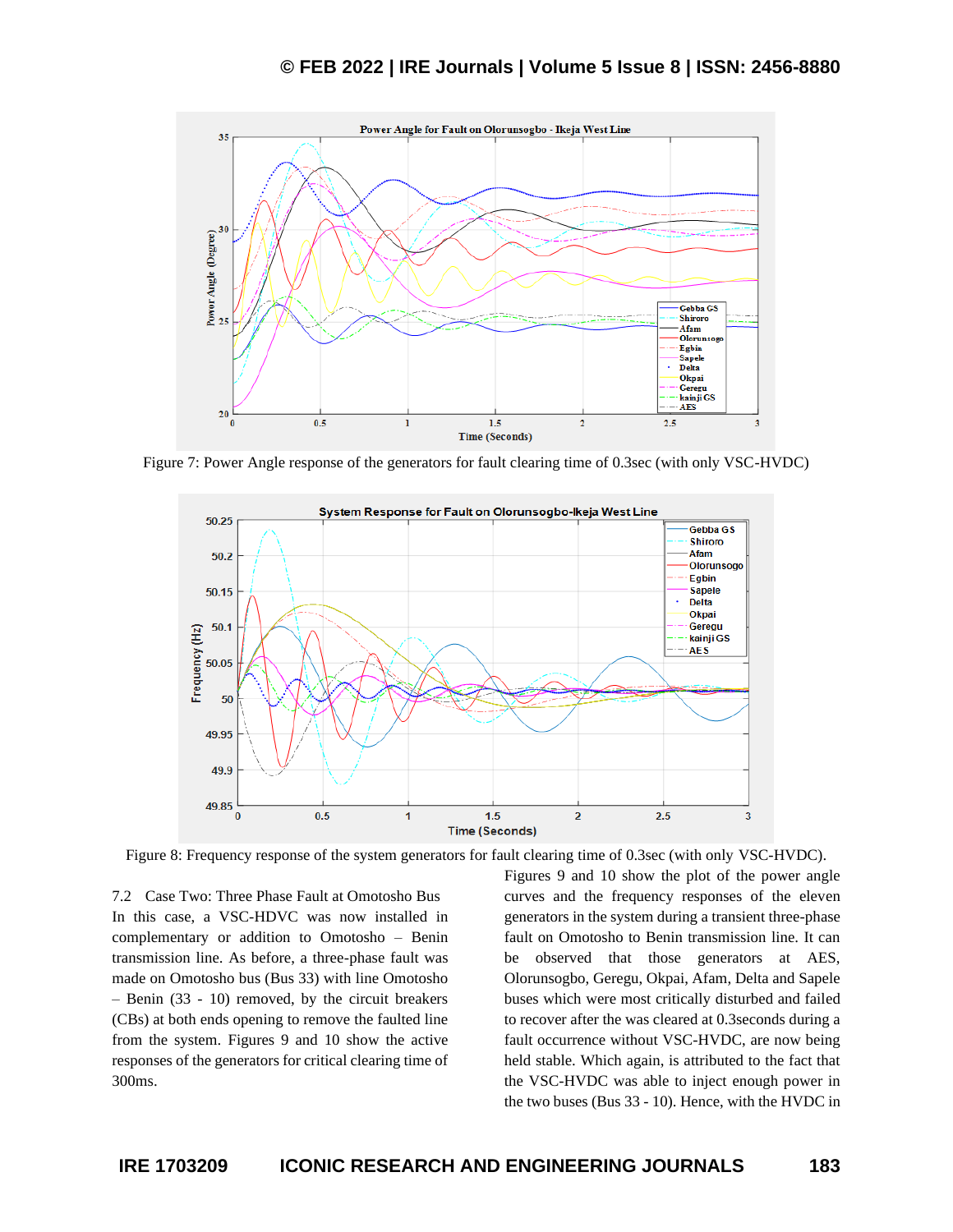the system the transient stability of the system has been improved as can be seen from the plot of the frequency and the power angle of the system generators in Figures 9 and 10 respectively.



Figure 9: Power Angle response of the generators for fault clearing time of 0.3sec (with only VSC-HVDC)



Figure 10: Frequency response of the system generators for fault clearing time of 0.3sec (with only VSC-HVDC)

#### **CONCLUSION**

In this work, transient stability improvement of the Nigeria 330-kV network utilizing smart VSC-HVDC has been done. The numerical formulations for the investigation are introduced. A balanced fault location, at different nodes was dependent on the most disadvantaged buses inside the system which was arrived at through Eigen value investigation. The dynamic reactions for different disturbance locations are gotten. The outcomes acquired show that the Nigeria 330-kV transmission network is by and by working on a delayed bomb alert state which could prompt all-out power outage if a 3-phase fault happens on some vital buses. The result gotten shows that when a 3-phase disturbance of any span happens on Olorunsogbo and Omotosho buses, the network will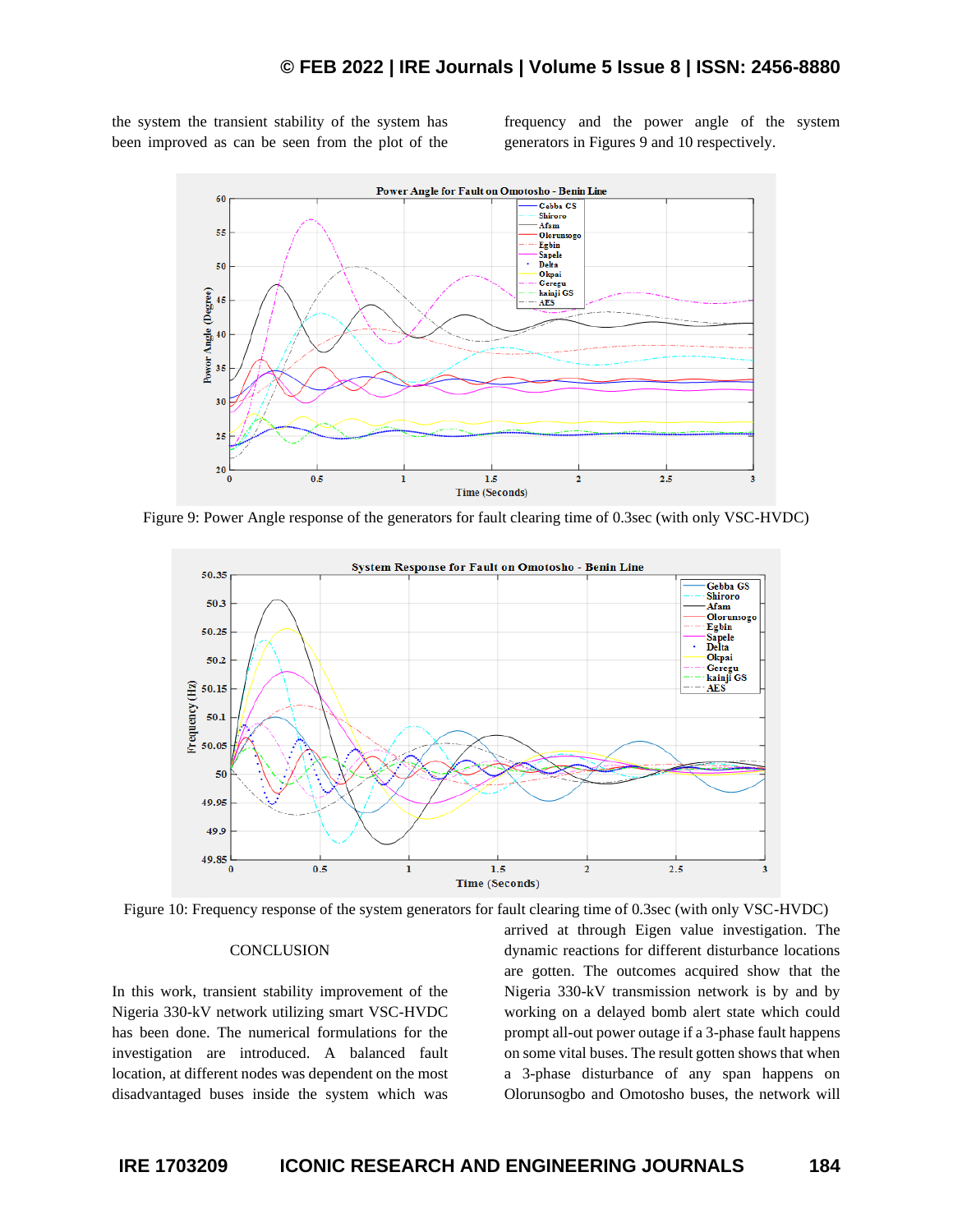lose synchronism right away. Additionally, Benin - Oomotosho and Olorunsogbo – Ikeja West transmission lines have been recognized as basic lines that can energize instability in the power network whenever eliminated to clear a 3-phase disturbance.

Henceforth, the requirement for measures that will further develop transient stability like the installing of FACTS devices into the transmission system, utilization of effective circuit breakers, utilization of breaking resistors at generator buses, short circuit limiters, etc. to stay away from all out-network breakdown, if a 3-phase fault happens on the previously mentioned critical buses or transmission lines. HVDC as a FACTS device has been utilized to work on the transient stability of the network. The HVDC was keenly controlled utilizing artificial neural network.

The inverter and the converter boundaries of the HVDC were constrained by the customary PI method and artificial neural network. The outcomes got showed that fifty percent transient stability improvement was accomplished when the HVDC was controlled with the artificial neural network as can be seen by noticing the dynamic reaction of the generators in the Nigeria 330-kV system. The summed-up swing condition for a multi-machine power network was introduced. The entire simulation of the Nigeria 330kV transmission network was done in MATLAB/PSAT environment.

#### REFRENCES

- [1] Ayodele T R, Jimoh A. A., Munda J. L., and Agee J T, (2012). The impact of wind power on power system transient stability based on probabilistic weighting method. Journal of Renewable and Sustainable Energy, 4, 1-18.
- [2] Ayodele T. R., Ogunjuyigba A. S. O. and Oladele O. O., (2016). Improving the Transient Stability of Nigerian 330kV Transmission Network using SVC, Nigeria Journal of Technology, pp. 155- 166.
- [3] Bandaru T., Dhawa U., Chatterjee D. and Bhattacharya T. (2018). Improving the Transient Stability by Modifying the Power Exchange by the HVDC Transmission. *Proceedings of the*

*National Power Systems Conference (NPSC)*, December 14-16, NIT Tiruchirappalli, India

- [4] Björk J. (2019). Performance Quantification of Inter area Oscillation Damping Using HVDC. A thesis submitted to the KTH Royal Institute of Technology, School of Electrical Engineering and Computer Science Division of Decision and Control Systems, SE-100 44 Stockholm, SWEDEN.
- [5] Eleschová Ž., Smitková M. and Beláň A. (2010). Evaluation of Power System Transient Stability and Definition of the Basic Criterion. International Journal of Energy, Issue 1, Vol. 4.
- [6] Eriksson R. (2014). Coordinated Control of Multiterminal DC Grid Power Injections for Improved Rotor-Angle Stability Based on Lyapunov Theory. *IEEE Transactions on Power Delivery*, Vol.29, No.4, pp.1789–1797.
- [7] Hua L., Tian-gang Y., Mu-Zi Z., Zhi-min L. (2012). HVDC Intelligent Controller. *International Conference on Future Electrical Power and Energy Systems.* © Published by Elsevier Ltd; Energy Procedia 17pp 1460 – 1467
- [8] Ignatius K. O., Emmanuel A. O. (2017). Transient Stability Analysis of the Nigeria 330 kV Transmission Network. American Journal of Electrical Power and Energy Systems; 6(6): 79- 87,http://www.sciencepublishinggroup.com/j/ep es,doi:10.11648/j.epes.20170606.11; ISSN: 2326-912X (Print); ISSN: 2326-9200 (Online)
- [9] Karthikeyan K. and Dhal P. K. (2015). Transient Stability Enhancement by Optimal location and tuning of STATCOM using PSO. Smart and Grid Technologies (ELSEVEIR), pp. 340-351.
- [10] Machowski J., Kacejko P., Nogal L. and Wancerz M. (2013). Power system stability enhancement by WAMS-based supplementary control of multi-terminal HVDC networks. *Control Engineering Practice*, Vol.21, No.5, pp.583–592.
- [11] Masaki, Y. and Junji, Y. (2010). Enhancement of Transient Stability Using Fault Current Limiter and Thyristor Controlled Breaking Resistor. IEE Xplore, 1-6.
- [12] Rani, A. and Arul, P. (2013). Transient Stability Enhancement of Multi-Machine Power System Using UPFC and SSSC. International Journal of Innovative Technology and Exploring Engineering, 3, 77-81.